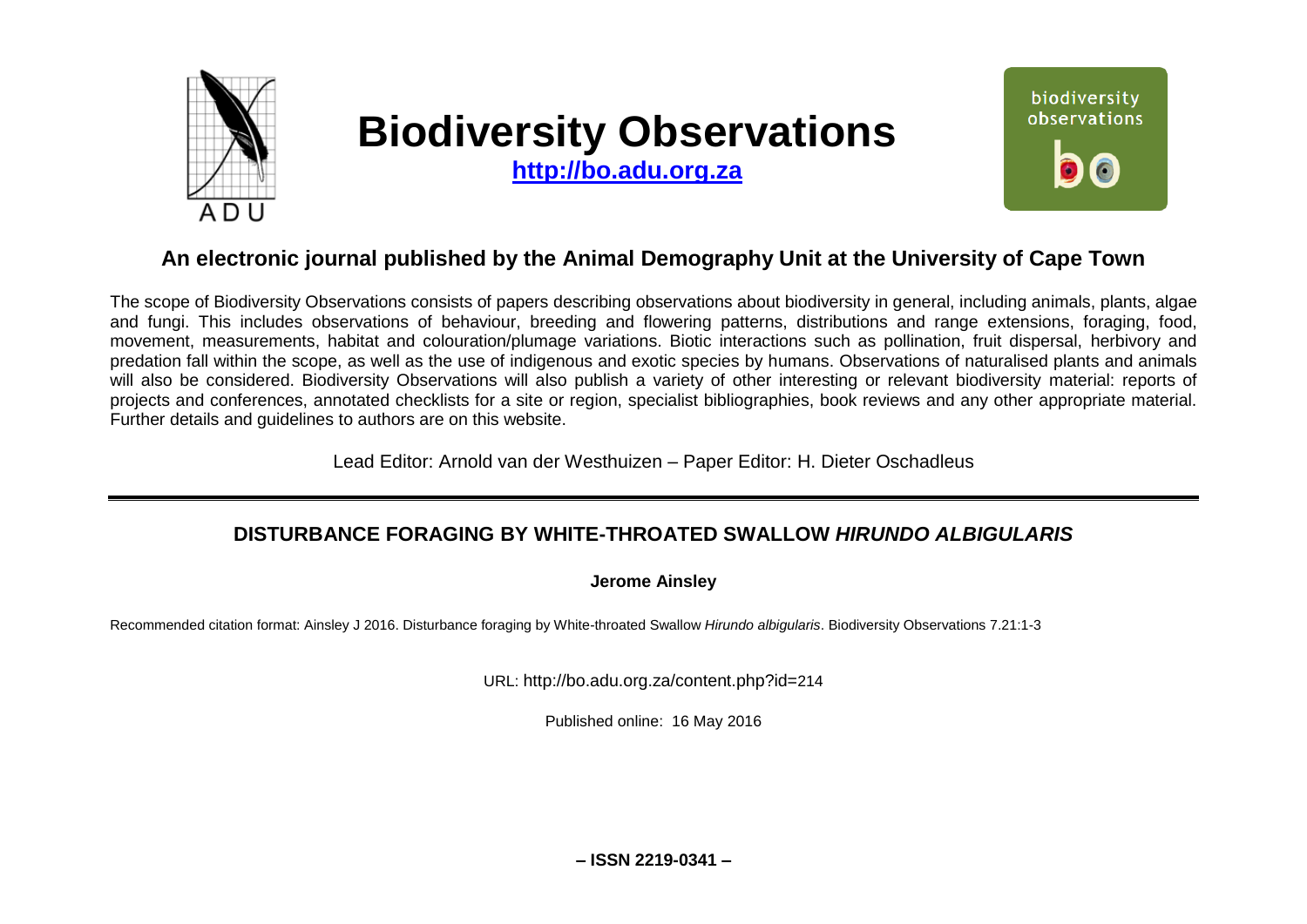## **DISTURBANCE FORAGING BY WHITE-THROATED SWALLOW** *HIRUNDO ALBIGULARIS*

*Jerome Ainsley\**

\*Corresponding author: jeromeainsley@ymail.com

**I**n the afternoon of 25 February 2015, Les Underhill and I were atlasing next to the Black River in Cape Town in pentad 3355\_1825 in the Oude Molen Eco Village near to the Vincent Pallotti Hospital, in the area between the suburbs of Pinelands and Mowbray. The weather was clear, with bright sunshine, and with a strong southeasterly wind blowing.

A White-throated Swallow *Hirundo albigularis* caught our attention because of its repeated flights close to our legs at low level (approx. 50 cm from the ground). It was a juvenile bird; it had a brownish back instead of the dark blue sheen of the adult. It would fly close to us (sometimes less than a meter away) and then fall away downwind to seize insects that were also being blown downwind. We observed that it was catching the insects that we were disturbing as we walked. It seemed particularly fearless in how close it came to us as it waited for each insect to be blown downwind.

This behaviour, disturbance foraging, is reminiscent of that of Cattle Egrets *Bubulcus ibis* which catch insects disturbed by browsing animals (Hockey et al. 2005). Disturbance foraging takes place when prey is located because it moves as a consequence of perceived danger. For Cattle Egrets, disturbance foraging is the norm; for swallows and martins it is opportunistic.

Hockey et al. (2005) did not mention disturbance foraging in the case of the White-throated Swallow, but similar behaviour was mentioned in eight of the other 22 swallows and martins which occur in southern Africa:

- Banded Martin *Riparia cincta* "Forages by flying slowly over grass, around grazing antelope, zebras and cattle; attracted to grass fires."
- Grey-rumped Swallow *Pseudhirundo griseopyga* "Catches insects disturbed by fires, tractors, and even military explosives."
- Barn Swallow *Hirundo rustica* "Sometimes gathers to catch insects disturbed by foraging Ruffs *Philomachus pugnax*, grazing cattle, motor vehicles and ploughs."
- Pearl-breasted Swallow *Hirundo dimidiata* "Also eats insects flushed by fires, cars and horses."
- Lesser Striped Swallow *Hirundo abyssinica* "Forages over woodland and grassland, taking insects disturbed by cattle and other large grazing mammals."
- South African Cliff-Swallow *Hirundo spilodera* "Also eats insects flushed by grass fires, ploughs, sheep and cattle, Helmeted Guineafowl *Numida meleagris*, Cattle Egret *Bubulcus ibis* and Common Ostrich *Struthio camelus*."
- Rock Martin *Hirundo fuligula* "Attracted to fires and ploughs to feed on flushed insects; also attends termite emergences."
- Common House-Martin *Delichon urbicum* "Also forages around bush fires and tractors."

In their review of the world's swallows and martins, Turner & Rose (1989) wrote in the overview of foraging behaviour: "Any good source of insects, however transient, is exploited, including those provided by savannah fires and moving animals and tractors which disturb insects from the vegetation or ground."

In the individual species accounts, Turner & Rose (1989) reported disturbance foraging in nine of the 75 species they recognized:

 White-rumped Swallow *Tachycineta leucorrhoa –* "…have been seen following humans on horseback and are attracted to humans and animals that are disturbing insects."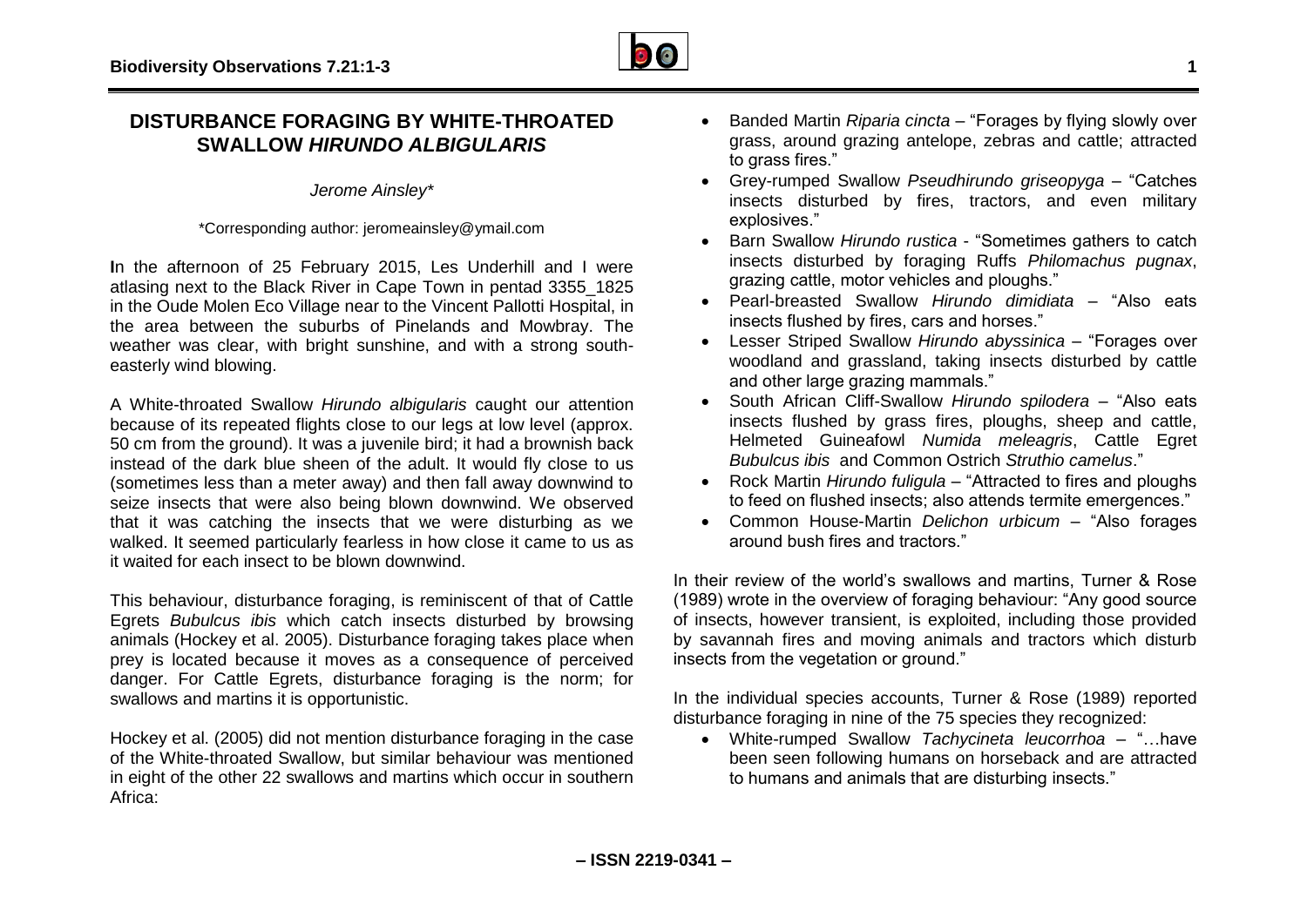

- Blue-and-White Swallow *Notiochelidon cyanoleuca* "…frequently feed around livestock, catching the insects disturbed by them."
- Snowy-bellied Martin *Progne dominicensis* "…often feed high up, but will forage low over fields and follow cattle to catch insects disturbed by them."
- Barn Swallow *Hirundo rustica* "often follow other birds and mammals, including humans, catching the insects disturbed by them."
- Welcome Swallow *Hirundo neoxena* "Brock (1978) observed Welcome Swallows walking behind starlings and magpies, flitting up to catch insects disturbed by these other birds."
- Pearl-breasted Swallow *Hirundo dimidiate* "…frequently perch on the ground or on small stones, especially around farmyards, where they feed on insects such as flies associated with livestock (R.A. Earle, pers. comm.); they also feed on insects flushed by moving animals (Dean and Macdonald 1981)."
- Lesser-striped Swallow *Hirundo abyssinica* "…sometimes feed around cattle and other large animals, catching the insects disturbed by them."
- South African Cliff Swallow *Hirundo spilodera* "…sometimes feed with other animals, including sheep, cattle, guineafowl, Cattle Egrets *Bubulcus ibis* and Ostriches *Struthio camelus*, catching the insects disturbed by the larger animals; they will also tractor-drawn ploughs and settle on the ground to pick up insects…"
- Common House Martin *Delichon urbicum* "…will follow ploughs and large animals to feed on the insects disturbed…"

There are some colourful descriptions of disturbance foraging by Barn Swallow in the literature. More than two centuries ago, White

(1788), describing the wildlife in and around the town of Selborne, Hampshire, UK, wrote of the Barn Swallow:

"Horsemen on wide downs are often closely attended by a little party of swallows for miles together, which plays before and behind them, sweeping around, and collecting all the skulking insects that are roused by the trampling of the horses' feet: when the wind blows hard, without this expedient, they are often forced to settle to pick up their lurking prey."

Hosking & Newberry (1946) wrote a popular monograph on the Barn Swallow:

"We recall how in the hot dusty days one early July the swallows darted and circled close around us as we walked or cycled along the Norfolk by-ways. They were after the numerous flies that we disturbed from the ground and hedges as we progressed, and more than once the swallows even passed beneath our bicycle pedals to collect a beakful of flies which they carried up to the youngsters flying around well above them."

Disturbance foraging by swallows is thus a behaviour encompassing a history of several centuries. White-throated Swallow can be added to the list of species which opportunistically exhibit this strategy. It is likely that many of the remaining species in this family are also disturbance foragers, but without this having been reported.

### **Acknowledgements**

Les Underhill is thanked for support and suggestions in the compiling of this paper.